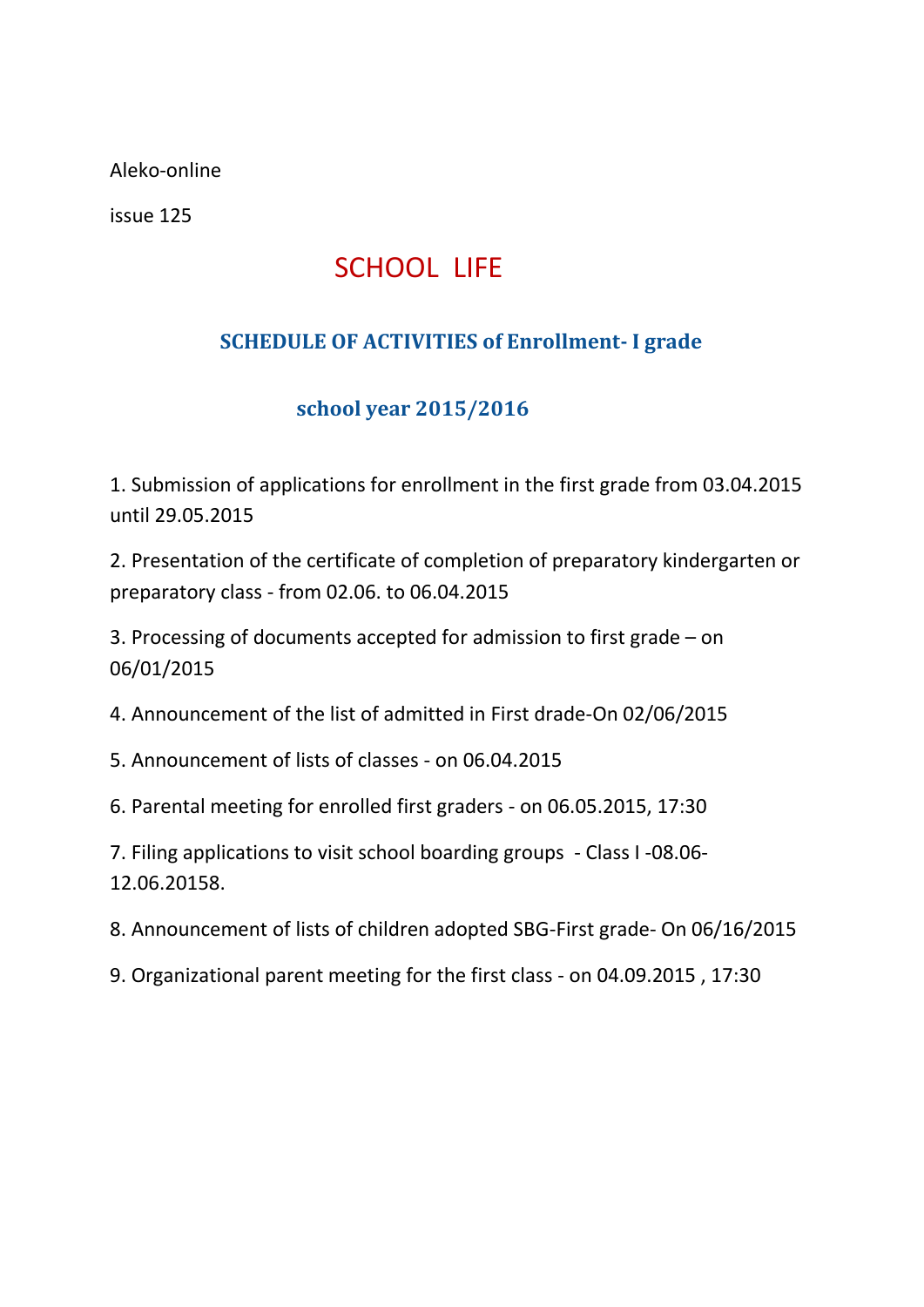### **REQUIRED DOCUMENTS FOR ENROLLMENT in I grade:**

1. Application form - to be provided by the school

2. Birth certificate - original and photocopy

3. ID of the parent who submitted documents and registered address / address, identity card or proof of residence/

4. Original Certificate of completed preparatory group in kindergarten or preparatory class - submitted 02:06. to 4.06.2015 incl.

#### **CRITERIA FOR SUBSCRIPTION OF STUDENTS IN FIRST CLASS**

1. Children with residence in the area of the school;

2. Children with residence in the area of the school, found and confirmed in visiting round of the teachers;

3. Existence of other children in the family, taught in school;

4. Children of teachers or school officials;

5. The remaining vacancies are occcupied by candidates in order of submission of an application for enrollment and a full set of documents.

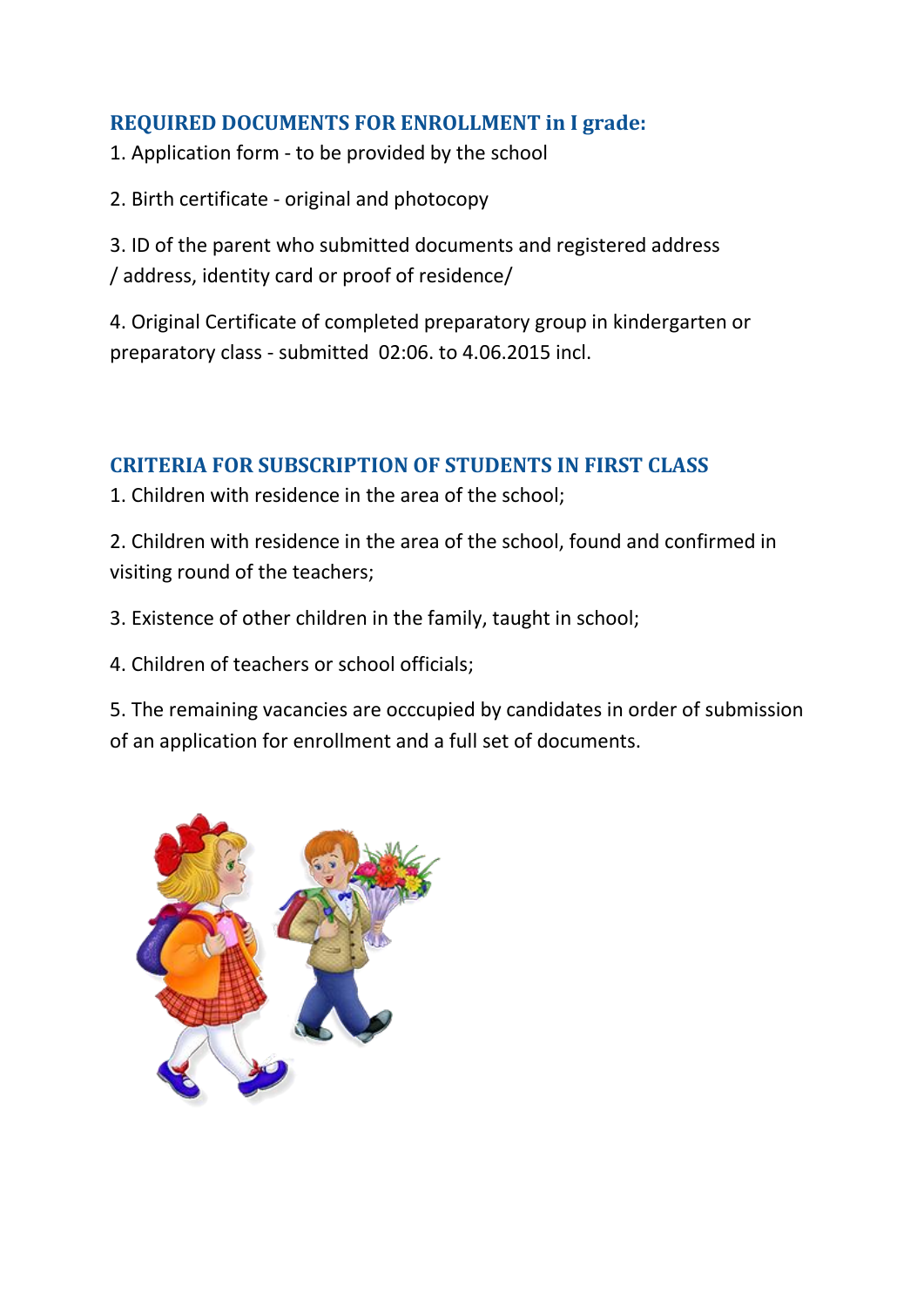#### VICE CHAMPIONS OF PLOVDIV

On 01.10.2015 was held municipal Chess Championship "Student Games - 2014 - 2015" in the town of Plovdiv. "Aleko Konstantinov"school was presented by Georgi Kolev - 3 cl., Jaroslav Dokuzov, 5 class / team captain / Angel Daskalov, 6th grade and Vanya Natcheva, 6th grade.

After a close fight our school ranked prestigious second place! Best presented Georgi Kolev has neither a loss. Much gratitude we owe to our coach Mr. Dimitar Ilchev.



Jaroslav Dokuzov, 5 g class

### **PROJECT 'SUCCESS'**

#### **Movement is life**

"Movement is health and health is life" - there is hardly anyone who can doubt this maxim. Not surprisingly, our body is well designed and adapted for movement, "equipped" with a complex and stable physical structure and all organs and systems are closely related to physical activity.

The human body is a unique system, that may exist and to improve only in a harmonious mental and physical exercise. Movement is the basis of our lives. Physical activity leads to improvement human capabilities and it is an effective factor for harmonious physical development in children and adolescents.

Therefore, the main task of this project is motivating more students to systematic physical exercises and sports.

L. Parapanova- PE teacher